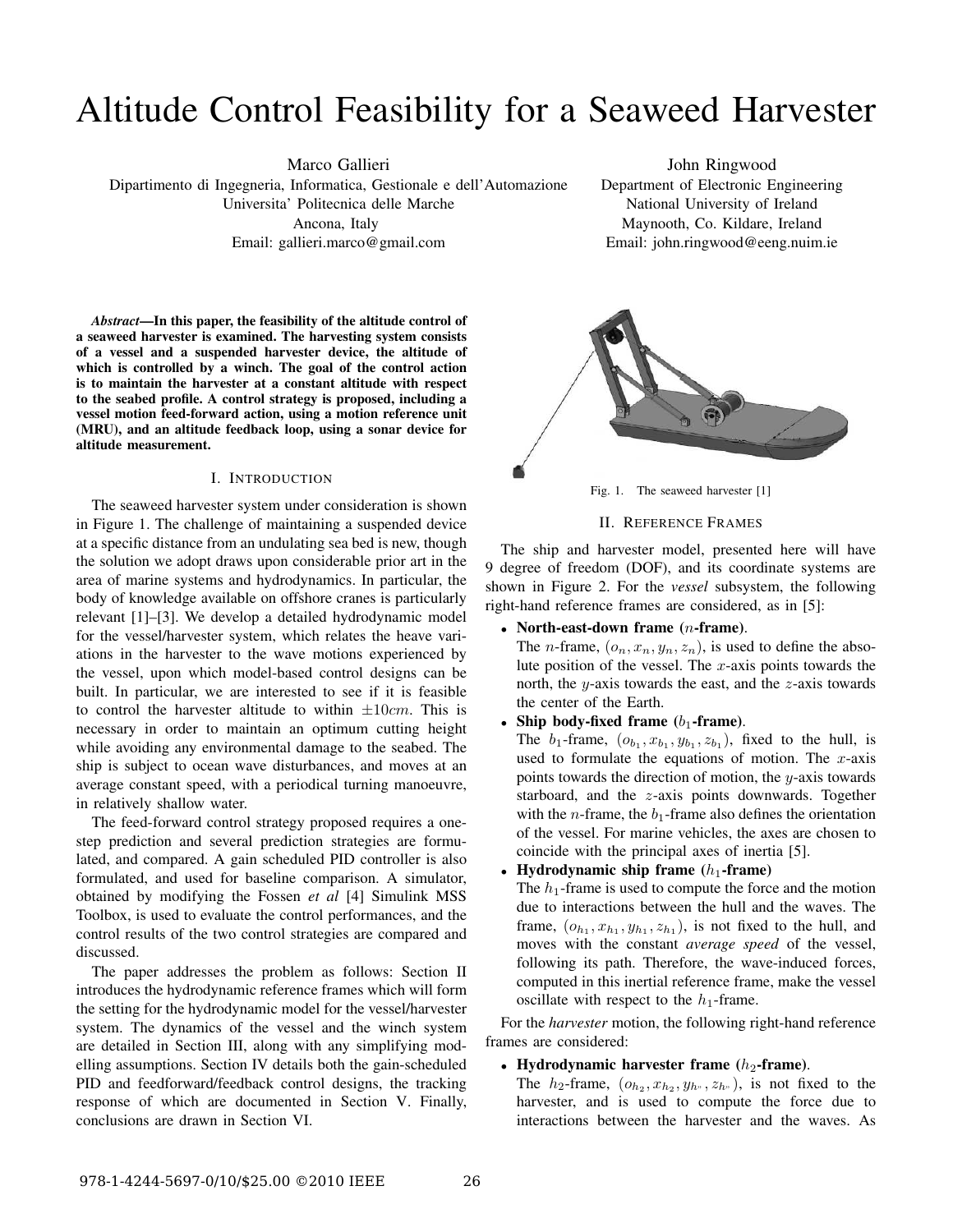

Fig. 2. Reference frames

for the ℎ1-frame, the ℎ2-frame moves at the *average speed* of the vessel, following its path. This reference frame is considered to be inertial, and the frame origin is determined such that the *z*-axis passes through the *timeaveraged position* of the harvester center of gravity.

## <sup>∙</sup> **Winch body fixed frame (**2**-frame)**.

The  $b_2$ -frame is fixed to the winch, and its origin,  $(o_{b_2}, x_{b_2}, y_{b_2}, z_{b_2})$ , coincides with the center of the winch motor axis. The rope is assumed to be a rigid element, without mass, therefore the harvester and the rope are considered to be a single rigid body, and the winch  $b_2$ frame is used for computing the harvester equations of motion and the motor equations.

#### III. VESSEL AND WINCH DYNAMICS

The 9 DOF dynamical model, detailed in this section, includes the effects of a forward vessel speed, the wave loads, the ship propellers and motion control forces, and the winch motor dynamics. This formulation arises from the unified ship model, given in [5], [6] and includes the seakeeping fluid memory effects. From a control prospective, the design becomes more challenging, because the wave induced disturbance is considered to be acting on the system input, rather than the output. The force response amplitude operator (Force-RAO) [5], a set of linear transfer functions, is used for modelling the linear wave-excitation forces.

The modelling approach presented in this paper is a more general extension of the formulation of [7], where the coupled dynamics of the vessel and the harvester are formulated by using the Newton-Euler equations with eliminated constraints (NEEC), as in Shabana [8], and O'Cathain [9]. The harvester, the specific design of which is currently confidential, is assumed to be a vertical circular cylinder, and the hydrodynamic parameters are computed in WAMIT [10], for both the vessel and the harvester device, and processed using the Matlab/Simulink MSS toolbox [4].

#### *A. Modelling assumptions*

The system dynamics are formulated under the assumption that the  $b_2$ -frame dynamics, between the real motor speed  $v_m^{b_2} \equiv \dot{z}_m^{b_2}$  and the desired motor speed  $v_d^{b_2}$ , is given by the following first order LTI system, after Messineo *et al* [2] and Sagatun *et al* [3]:

$$
\dot{v}_m^{b_2} = [-\lambda]v_m^{b_2} + [\lambda]v_d^{b_2},\tag{1}
$$

where  $\frac{1}{\lambda}$  is the time constant of the closed loop speed servo system. The servomotor has an incremental encoder, which measures the drum rotational speed, and the measurement noise is assumed to be white:

$$
W_e(t) = \aleph \Big\{ 0, VAR(W_e) \Big\}.
$$
 (2)

The vessel is equipped with a motion reference unit (MRU 5) [11], an accelerometer-based position, velocity and acceleration estimation device, which uses an ad-hoc Kalman filter [12], and provides the measurement [11] of the vessel roll, pitch and yaw angles, corresponding angular rate vectors fixed to the vehicle frame, in addition to the relative (dynamic) heave, surge and sway positions. The MRU 5 sensor specifications express the measurement noise in terms of root-meansquare-error (RMSE). The MRU measurement noise is also modelled as white noise:

$$
W_{MRU}(t) = \begin{bmatrix} W_{MRU_1} & \dots & W_{MRU_9} \end{bmatrix}^T, \quad (3)
$$

where:

$$
W_{MRU_i}(t) = \aleph \Big\{ 0, \sigma_{MRU_i}^2 \Big\}.
$$
 (4)

The harvester device is equipped with a sonar device, which senses the instantaneous seabed profile. To simulate the real sonar measurement, we assume that the sonar has a coneshaped beam dispersion surface, with a dispersion angle  $\alpha_s$ , and an additional (white) measurement noise,  $W_s(t)$  [13]. In this initial study, we assume the stiffness fo the cable connecting vessel and harvester to be infinitely stiff.

#### *B. The complete system dynamics*

Expanding the formulation of Fossen and Perez [5], a 2 body unconstrained 12 DOF motion model can be obtained, as in Gallieri [13]. Then, using the NEEC approach, the model presented here will have 9 DOF. To apply the NEEC, we choose the following  $9 \times 1$  independent velocity vector (generalized coordinates):

$$
s = [u_1 \quad v_1 \quad w_1 \quad p_1 \quad q_1 \quad r_1 \quad p_2 \quad q_2 \quad \dot{z}_m]^{T}, \quad (5)
$$

defined in Figure 2, except for the harvester roll and pitch rate,  $p_2$  and  $q_2$ . The partial velocity matrix,  $P \in \mathbb{R}^{9 \times 12}$ , given by:

$$
P = \left[ \begin{array}{cc} \left( \frac{\partial v_{c_1}^{b_1}}{\partial s} \right)^T & \left( \frac{\partial \omega_{nb_1}^{b_1}}{\partial s} \right)^T & \left( \frac{\partial v_{c_2}^{b_2}}{\partial s} \right)^T & \left( \frac{\partial \omega_{nb_2}^{b_2}}{\partial s} \right)^T \end{array} \right] \tag{6}
$$

is defined. The generalized velocities,  $\nu$ , and accelerations  $\dot{\nu}$ , are given by:

$$
\nu = P^T s \quad \dot{\nu} = P^T \dot{s} + \dot{P}^T s \tag{7}
$$

Defining the vector q, such that  $\dot{q} = s$ , where s is given by eq.(5), we can define the following state, input and output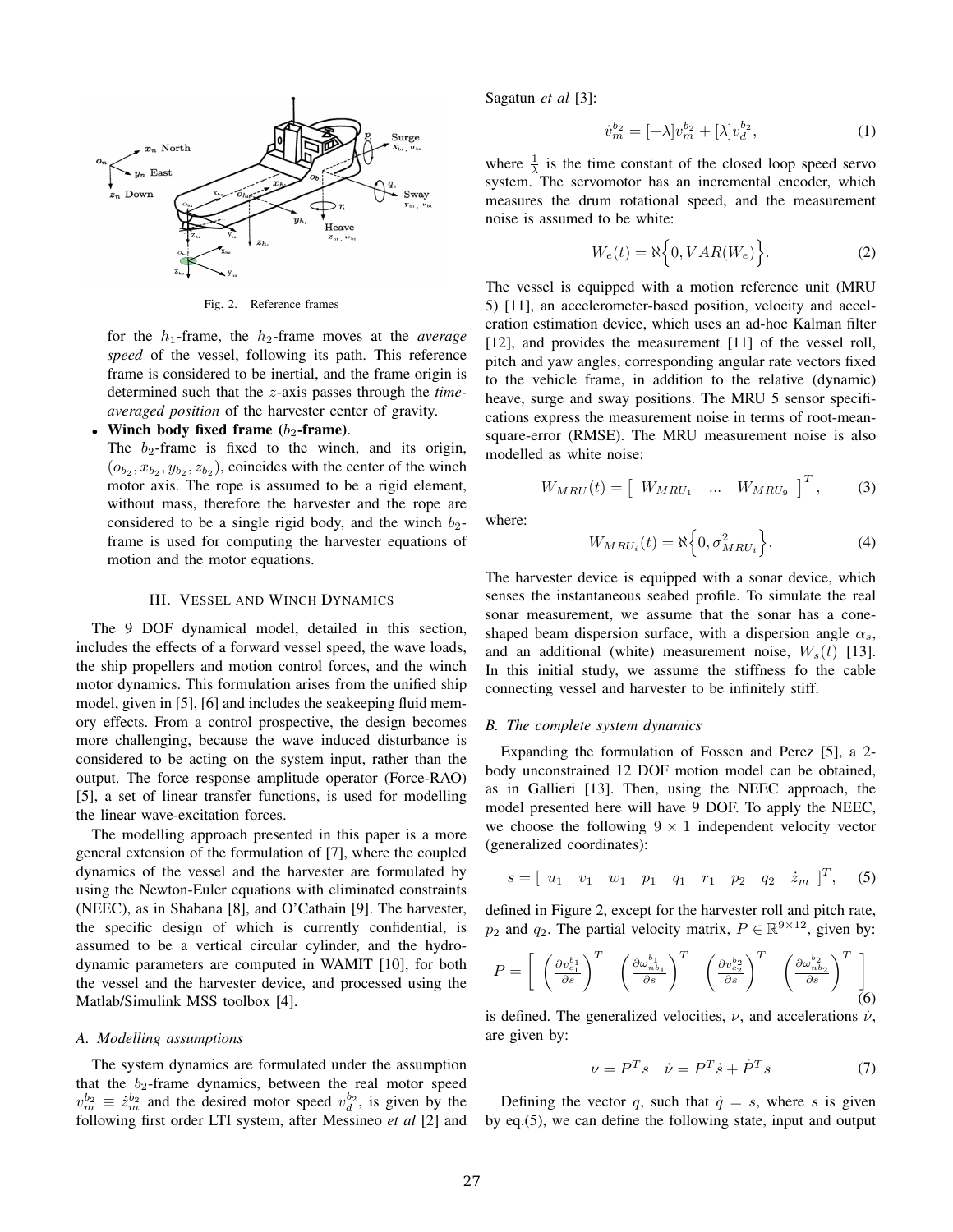vectors, respectively, as:

$$
\underline{\mathbf{x}} = \begin{bmatrix} q \\ s \\ \mu \\ \eta \end{bmatrix}, \qquad U_{in} = \begin{bmatrix} (\tilde{\tau}_c + \tilde{\tau}_p) \\ U \\ v_d \end{bmatrix}, \qquad \underline{\mathbf{y}} = \begin{bmatrix} \tilde{s} \\ \tilde{\eta} \end{bmatrix},
$$
\n(8)

where:

$$
\tilde{s} = [u_1 \ v_1 \ w_1 \ p_1 \ q_1 \ r_1 \ w_2]^T
$$
, (9)

and  $U_{in} \in \mathbb{R}^{10 \times 1}$ , while the vectors,  $\tilde{\tau}_c$  and  $\tilde{\tau}_p$ , provide the generalized propeller and ship motion control forces in the b-frames, as given in [5] and [6], and where  $v_d$ , the desired winch motor speed, is the altitude control (manipulated) signal.

The seaweed harvester dynamics are given by the following non-linear stochastic state space system:

$$
\dot{\underline{\mathbf{x}}} = A(\underline{\mathbf{x}}) \underline{\mathbf{x}} + B(\underline{\mathbf{x}}) U_{in} + W_x
$$
  

$$
\underline{\mathbf{y}} = C(\underline{\mathbf{x}}) \underline{\mathbf{x}} + W_y,
$$
 (10)

where the input matrix,  $B(\underline{x}) \in \mathbb{R}^{84 \times 10}$ , is given by:

$$
B(\underline{x}) = \begin{bmatrix} 0 & B_2^T(\underline{x}) & 0 & B_4^T \end{bmatrix}^T \tag{11}
$$

and  $B_2 \in \mathbb{R}^{9 \times 10}$ ,  $B_4 \in \mathbb{R}^{11 \times 10}$ , are given by:

$$
B_2(\underline{x}) = \begin{bmatrix} \tilde{B} & 0 & 0 \\ 0 & 0 & \lambda \end{bmatrix}, \quad B_4 = \begin{bmatrix} 0 & \tilde{v}_h^{n} & 0 \end{bmatrix}. \tag{12}
$$

where  $\hat{B}$  is the upper left (8×8) submatrix of  $(M<sup>g</sup>)^{-1}$ , defined in eq.(16). In eq.(12) is assumed that the motor speed input,  $v_d$ , only affects the motor velocity state,  $w_2$ . The state transfer matrix,  $A(\underline{x}) \in \mathbb{R}^{84 \times 84}$ , in eq.(10), is given by:

$$
A(\underline{x}) = \begin{bmatrix} 0 & I & 0 & 0 \\ A_{21}(\underline{x}) & A_{22}(\underline{x}) & A_{23}(\underline{x}) & 0 \\ 0 & B_r^g & A_r^b & 0 \\ 0 & A_{42}(\underline{x}) & 0 & 0 \end{bmatrix}
$$
(13)

where  $A_{21}(\mathbf{x}) \in \mathbb{R}^{9 \times 9}$  is given by:

$$
A_{21}(\underline{\mathbf{x}}) = \begin{bmatrix} \widetilde{A}_{21} \\ 0 \end{bmatrix} \tag{14}
$$

where the matrix  $\tilde{A}_{21}$  contains the first 8 rows of:

$$
A_{21}^* = -(M^g)^{-1} G^g \tag{15}
$$

where  $G^g \in \mathbb{R}^{9 \times 9}$  is the restoring force matrix [5], [14], in the NEEC space [9], where [9]:

$$
M^g = P M_{RB}^b P^T. \tag{16}
$$

is the generalized mass matrix, of the 9 DOF constrained system, in which,  $M_{RB}^b = (J_b^h)^T M_{RB}^h J_b^h$  is the rigid body mass matrix in the  $b_1$  and  $b_2$ -frame, and [9]:

$$
M_{RB}^h = blkDiag\Big\{ \begin{bmatrix} M_{RB_1}^{h_1} & M_{RB_2}^{h_2} \end{bmatrix} \Big\}. \tag{17}
$$

is the rigid body mass matrix, in the  $h_1$  and  $h_2$ -frame. In eq.(13) the term  $A_{22}(\underline{x}) \in \mathbb{R}^{9 \times 9}$ :

$$
A_{22}(\underline{x}) = \begin{bmatrix} \widetilde{A}_{22} \\ 0 & -\lambda \end{bmatrix}
$$
 (18)

which includes the motor dynamics, where  $\widetilde{A}_{22}$  contains the first 8 rows of:

$$
A_{22}^* = -(M^g)^{-1}(N^g(\infty) + D_r^g + C_{RB}^g)
$$
 (19)

where

with 
$$
N^g(\infty) = P N^b(\infty) P^T,
$$
 (20)

$$
N^{b}(\infty) = (J_b^h)^T [B^h(\infty) + UA^h(\infty)\tilde{L}]J_b^h, \qquad (21)
$$

and  $A^h(\infty)$ ,  $B^h(\infty)$  are the infinite frequency added mass and damping matrices, given in [5], as  $\tilde{L}$ , while  $J_b^h$  is given in [13], and where:

$$
C_{RB}^{g} = P M_{RB}^{b} \dot{P}^{T} + P C_{RB}^{b} P^{T}.
$$
 (22)

provides the rigid body centripetal and Coriolis matrix, where:

$$
C_{RB}^{b} = \begin{bmatrix} U M_{RB_1}^{b_1} L & 0\\ 0 & C_{RB_2}^{b_2} \end{bmatrix}
$$
 (23)

is the centripetal and Coriolis matrix, in the  $b$ -frames, and

$$
C_{RB_2}^{b_2} = \begin{bmatrix} m_2 S(\omega_{nb_2}^{b_2}) & -m_2 S(\omega_{nb_2}^{b_2}) S(r_{c_2}^{b_2}) \\ m_2 S(r_{c_2}^{b_2}) S(\omega_{nb_2}^{b_2}) & -S(I_2^{b_2} \omega_{nb_2}^{b_2}) \end{bmatrix},
$$
\n(24)

is the centripetal and coriolis matrix, for a single rigid body, as given in [5], [6], and  $L$  is given in [5].

Returning to the terms in eq.(13),  $A_{23}(\mathbf{x}) \in \mathbb{R}^{9 \times 11\tilde{n}}$ , is given by:

$$
A_{23}(\underline{x}) = \begin{bmatrix} \widetilde{A}_{23} \\ 0 \end{bmatrix}
$$
 (25)

where  $\tilde{n}$  is the order of the state space approximation of the convolution integral of the Cummins equation [15], [16], and the matrix  $A_{23}$  contains the first 8 rows of:

$$
A_{23}^* = -(M^g)^{-1} C_r^g,\tag{26}
$$

where  $C_r^g$  is defined in eq.(32).

Finally,  $A_{42}(\mathbf{x}) \in \mathbb{R}^{11 \times 9}$ , in eq.(13), is given by:

$$
A_{42}(\underline{x}) = \widetilde{J}_b^n \ P^T,\tag{27}
$$

where  $\tilde{J}_b^n$  contains the  $11 \times 11$  upper matrix of  $J_b^n$ , given in [13], and  $P$  is given by eq.(6).

The state disturbance vector,  $W_x \in \mathbb{R}^{84 \times 1}$ , appearing in (10) and due to the first and second order wave forces [14], is given by:

$$
W_x = \begin{bmatrix} 0 & (\tilde{\tau}_w^g)^T & 0 & 0 \end{bmatrix}^T \tag{28}
$$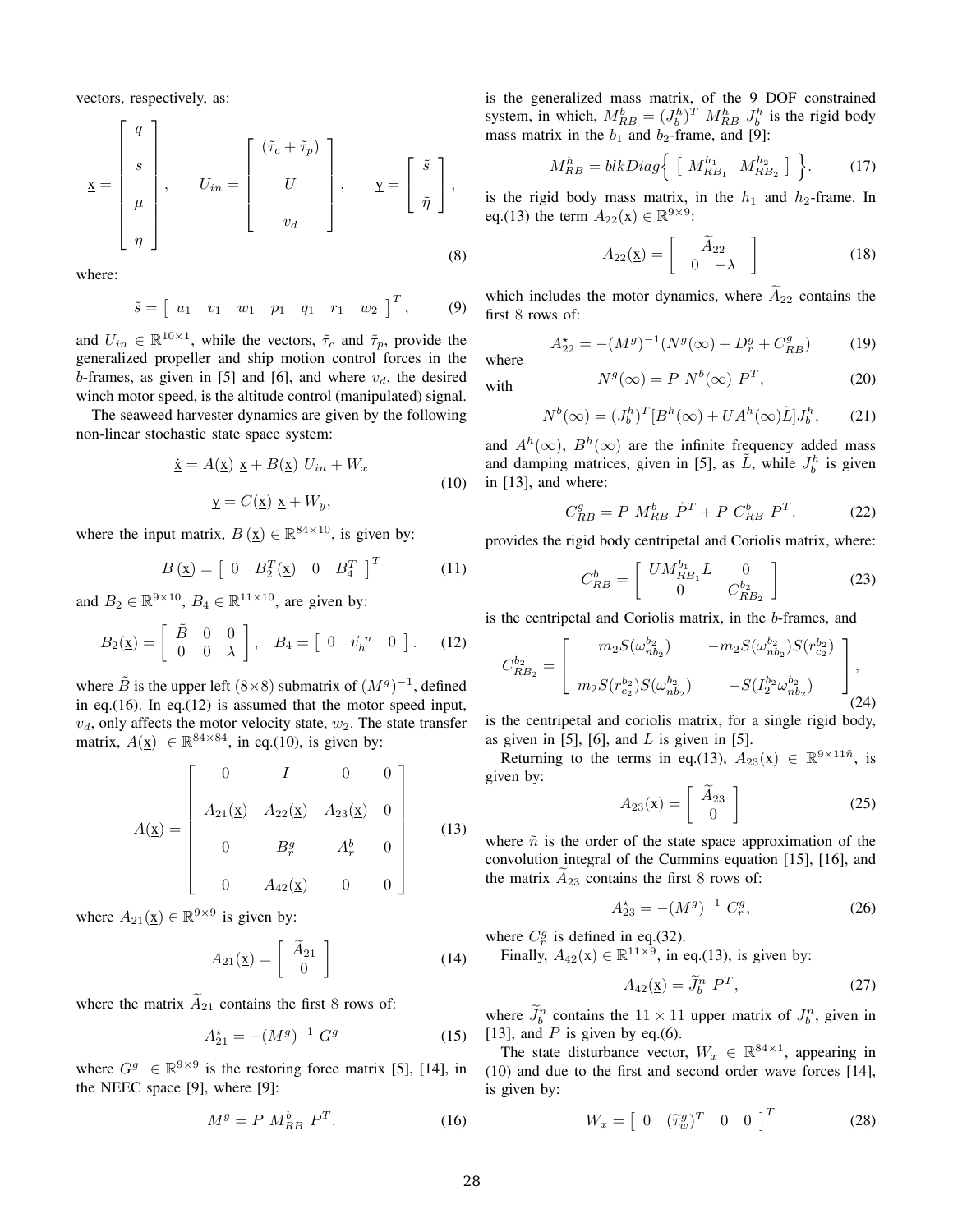where  $\tilde{\tau}_w^g$  contains the first 8 elements of the first and second order wave induced force vector,  $\tau_w^g$  [5], which is computed using the RAO approach as in [5] and [14].

The output disturbance vector,  $W_y \in \mathbb{R}^{14 \times 1}$ , in (10), is a stochastic process vector, given as:

$$
W_y(t) = \aleph \Big\{ 0, VAR(W_y) \Big\},\tag{29}
$$

and depends on the sensor measurement noise,  $W_{MRU}$ ,  $W_s$ , and  $W_e(t)$ . The output matrix,  $C(\underline{x}) \in \mathbb{R}^{14 \times 84}$ , in (10), is given by:

$$
C(\underline{x}) = \begin{bmatrix} 0 & C_s & 0 & 0 \\ 0 & 0 & 0 & C_{\eta}(\underline{x}) \end{bmatrix}
$$
 (30)

where  $C_s$  and  $C_\eta(\underline{x})$ , are given in Gallieri [13].

The following provides the fluid memory state space approximation of Cummins' equation [15], computed for both the vessel and the harvester device, using the approach in [16].

$$
\dot{\mu} = A_r^b \ \mu + B_r^g \ s \quad , \quad \tilde{\mu}^g = C_r^g \ \mu + D_r^g \ s, \tag{31}
$$

where:

$$
B_r^g = B_r^b \ P^T \quad , \quad C_r^g = P \ C_r^b \quad , \quad D_r^g = P \ D_r^b \ P^T, \tag{32}
$$

and  $A_r^b$ ,  $B_r^b$ ,  $C_r^b$  and  $D_r^b$  are computed with the approach in [16].

## IV. CONTROL DESIGN

For the altitude control of the harvesting device, two control strategies have been implemented and compared. The first strategy, which uses a gain scheduled PID controller [13], is shown in Section IV-A.

The second strategy, shown in Figure 3, includes a feedforward controller to counteract the vessel-induced altitude motion of the cutter, and an altitude feedback controller, to follow the seabed profile. The approach combines a model based feed-forward, with a gain scheduled proportional feedback controller, and is shown in Section IV-B.

The feed-forward controller tries to linearize the harvester heave motion, and simplifies the altitude control problem. The feed-forward scheme, shown in Figure 3, uses the Seatex MRU and the seaweed harvester kinematics to compute the nonlinear motion of the harvester, induced by the vessel, which is the input for the feed forward (FF) controller. Assuming that the motor dynamics are linear, the FF control law will be a LTI discrete time transfer function. The wave induced disturbances,  $d(k)$ , acting on the harvester altitude, are a function of the system state x. To compute the current value of  $d(k)$ , an estimator is needed, as shown in Section IV-B1. The feedback scheme, shown in Figure 3, uses the sonar device to sense the distance between the harvester and the seabed. A Nomoto PID vessel heading controller [5], included in the MSS toolbox, is used for course keeping.



#### *A. Gain scheduled PID altitude controller*

Initially, a stand alone discrete time PID controller, with adapting coefficients, is implemented. The feedback law is given by the recursive velocity PID algorithm [17]:

$$
v_d(k) = v_d(k-1) + K_p(e(k) - e(k-1)) + K_i T_s e(k)
$$
  
+K\_d / T\_s(e(k) - 2 e(k-1) - e(k-2))  

$$
e(k) = y_d - y(k),
$$
 (33)

where  $y(k)$  is the altitude measure,  $y_d$  is the altitude setpoint,  $T_s = 0.05s$  is the sample time. The control law of eq.(33) is adapted, according to the error magnitude, using the following rules:

rules:  
\n
$$
K_p = \begin{cases}\nK_p^{MAX}, & |e(k)| \ge e^{\star} \\
(K_p^{MAX} - K_p^{MIN}) \frac{|e(k)|}{e^{\star}} + K_p^{MIN}, & |e(k)| < e^{\star} \\
(35) & |e(k)| \ge e^{\star}\n\end{cases}
$$
\n
$$
K_i^{MAX}, \qquad |e(k)| \ge e^{\star}
$$

$$
K_i = \begin{cases} \n\left(K_i^{MAX} - K_i^{MIN}\right) \xrightarrow{\lvert e(k) \rvert} + K_i^{MIN}, & |e(k)| < e^{\star} \\
K_d = \n\begin{cases} \nK_d^{MIN}, & |e(k)| \ge e^{\star} \\
(K_d^{MIN} - K_d^{MAX}) \xrightarrow{\lvert e(k) \rvert} + K_d^{MAX}, & |e(k)| < e^{\star} \\
(37)\n\end{cases} \n\end{cases}
$$

where  $e^* = 0.1$  m,  $K_p^{MAX} = 10.264$ ,  $K_p^{MIN} = 8$ ,  $K_i^{MAX} = 0.5906, K_i^{MIN} = 0.1, K_d^{MAX} = 0.002, K_d^{MIN} =$ 0.0001.

## *B. Combined feedback and feed-forward control*

*1) The feed-forward vessel motion compensator:* The harvester motion satisfies the following kinematic relation [13]:

$$
\dot{z}_{2} = R_{2}^{n} w_{2}
$$
\n
$$
= Row_{3} \{R_{1}^{n}\} \begin{bmatrix} u_{1} \\ v_{1} \\ w_{1} \\ w_{1} \end{bmatrix} + Row_{3} \{R_{1}^{n} S^{T}(r_{o_{2}}^{b_{1}})\} \begin{bmatrix} p_{1} \\ q_{1} \\ r_{1} \end{bmatrix}
$$
\n
$$
+ Row_{3} \{R_{2}^{n}\} \begin{bmatrix} l_{c_{2}} q_{2} \\ -l_{c_{2}} p_{2} \\ v_{m} \end{bmatrix}
$$
\n(38)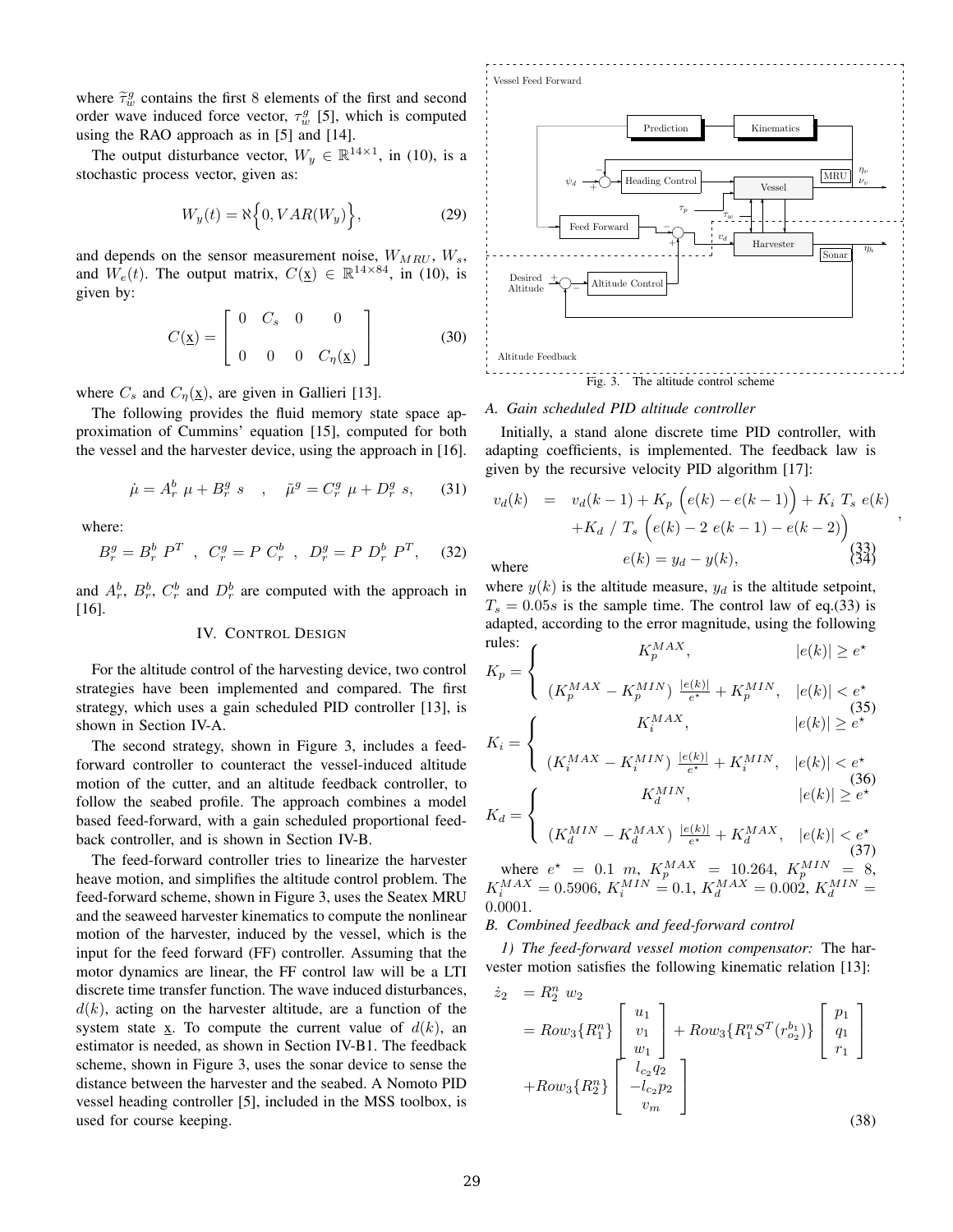Assuming that the position, velocity and acceleration of the vessel are measurable, taking the small angle approximation for the harvester motion, and substituting the results of eq.(1), we obtain the following model:

$$
\begin{aligned}\n\dot{v}_m(t) &= -\lambda \ v_m(t) + \lambda \ v_d \\
\dot{z}_2(t) &= v_m(t) + d(t) + d_w(t),\n\end{aligned} \tag{39}
$$

where

$$
d(t) = -s\theta_1 u_1 + c\theta_1 s\phi_1 v_1 + c\theta_1 c\phi_1 w_1 - \bar{z}_{o_2} c\theta_1 s\phi_1 p_1
$$

$$
-[\bar{z}_{o_2}s\theta_1 + \bar{x}_{o_2}c\theta_1 c\phi_1]q_1 + [\bar{x}_{o_2}c\theta_1 s\phi_1]r_1,
$$
\n(40)

is the vessel induced heave velocity disturbance, which is a function of the vessel attitude and speed, while

$$
d_w(t) = \aleph\Big\{0, VAR(d_w)\Big\},\tag{41}
$$

is a Gaussian white noise disturbance, including the model uncertainties and measurement noise. From eq.(39), we have:

$$
v_m(s) = \frac{\lambda}{s + \lambda} v_d,
$$
\n(42)

$$
z_2(s) = \frac{1}{s} \Big( v_m(s) + d(s) + d_w(s) \Big). \tag{43}
$$

Choosing the following feed-forward control law:

$$
v_d(s) = -\gamma \frac{s + \lambda}{\lambda(s + \gamma)} d(s)
$$
 (44)

the system dynamic becomes:

$$
z_2(s) = \frac{1}{s + \gamma} d(s) + \frac{1}{s} d_w(s)
$$
 (45)

A discrete-time equivalent, using Tustin's method [17], for eq.(43) is:

$$
z_2(k) = \frac{T_s}{2} \frac{z+1}{z-1} \Big( v_m(k) + d(k) + d_w(k) \Big). \tag{46}
$$

and the control action,  $v_d(k)$ , is given by:

$$
v_d(k) = k \frac{z - \alpha_1}{z - \beta_1} d(k), \tag{47}
$$

where k,  $\alpha_1$  and  $\beta_1$  are given in [13]. To apply the control action, given by eq.(47), we need an estimate,  $\hat{d}(k)$ , of the vessel induced disturbance,  $d(k)$ . Given  $\hat{d}(k)$ , and defining an estimation error as  $\hat{e}(k) = d(k) - \hat{d}(k)$ , the closed loop dynamics become:

$$
z_2(k) = \frac{T_s(z+1)}{z - \beta_1} \hat{d}(k) + \frac{T_s(z+1)}{2(z-1)} (\hat{e}(k) + d_w(k)). \tag{48}
$$

The quality of the control is therefore a function of the accuracy of  $\hat{d}(k)$ . Given the high complexity of the 9 DOF model, for the aim of the feasibility study, several black-box estimation strategies for the wave induced disturbance,  $d(k)$ , have been evaluated:

<sup>∙</sup> Previous sample holding (PSH), where:

$$
\hat{d}(k) = d(k-1) = z^{-1}d(k),\tag{49}
$$

providing an error given by [13]:

$$
\hat{e}(t) = T_s \, d(t),\tag{50}
$$

- <sup>∙</sup> Recursive least squares autoregressive (AR) model identification (RAR) of  $d(k)$ , using a forgetting factor [13], [18], [19],
- <sup>∙</sup> Multiple switching AR identification (MSAR), where  $d(k)$  is estimated using a set of AR models with fixed parameters, along with an adaptive recursive least squares (RLS) AR model, to ensure asymptotic stability, and a reconfigurable RLS AR model. At every iteration, a logical supervisor uses the estimation error of every model to select the next candidate, to perform the estimation [20].
- <sup>∙</sup> Periodical least square AR identification (PLSAR), which periodically uses the offline LS algorithm, over a certain number of samples, to identify an AR model, used to predict the next sample of  $d(k)$ .

The model order can be chosen with an appropriate data analysis and cross validation, as shown in [13], [18]. To date, the best control results have been achieved by using the PLSAR approach, as shown in Gallieri [13].

*2) The gain scheduled feedback loop:* Combining the predictive heave feed-forward, shown in Section IV-B1, with a gain scheduling P controller, we obtain the following control law:

$$
v_d(k) = \tilde{v}_d(k) + v_d^{\star}(k),\tag{51}
$$

where  $\tilde{v}_d(k)$  is given by the feed forward controller of eq.(47), using the PLSAR disturbance estimation [13] , and

$$
v_d^{\star}(k) = K_p \ e(k), \tag{52}
$$

where  $K_p$  is adapted with the rule of, eq.(35), with  $e^* =$ 0.1 m, and  $K_p^{MAX} = 3$ ,  $K_p^{MIN} = 1.5$ .

## V. CONTROL RESULTS

The simulated system is subject to variations in free surface elevation and seabed profile as shown in Fig.4. The surface variations come from a JONSWAP [21] model with a significant wave height of 1.5m, a directional spreading factor of 4 [6] and the mean wave direction, relative to the initial vessel heading, is  $\pi$  rads/s. The seabed variations constitute both abrupt and smooth changes, with a variance of 2.15m around the mean seabed height. These initial control results neglect measurement noise. The control performances of the gain scheduling PID controller, are shown in Figure 5, with a setpoint of  $0.8 \, m$ , while the performance of a feedforward controller with a gain scheduled proportional feedback controller is shown in Fig.6.

#### VI. CONCLUSION

In this paper, the feasible altitude control of a seaweed harvester, with respect to an unknown seabed profile, has been proven. The combined adaptive feed forward and feedback control strategy offers a balance between low complexity, moderate sensor requirements, and control accuracy. From the